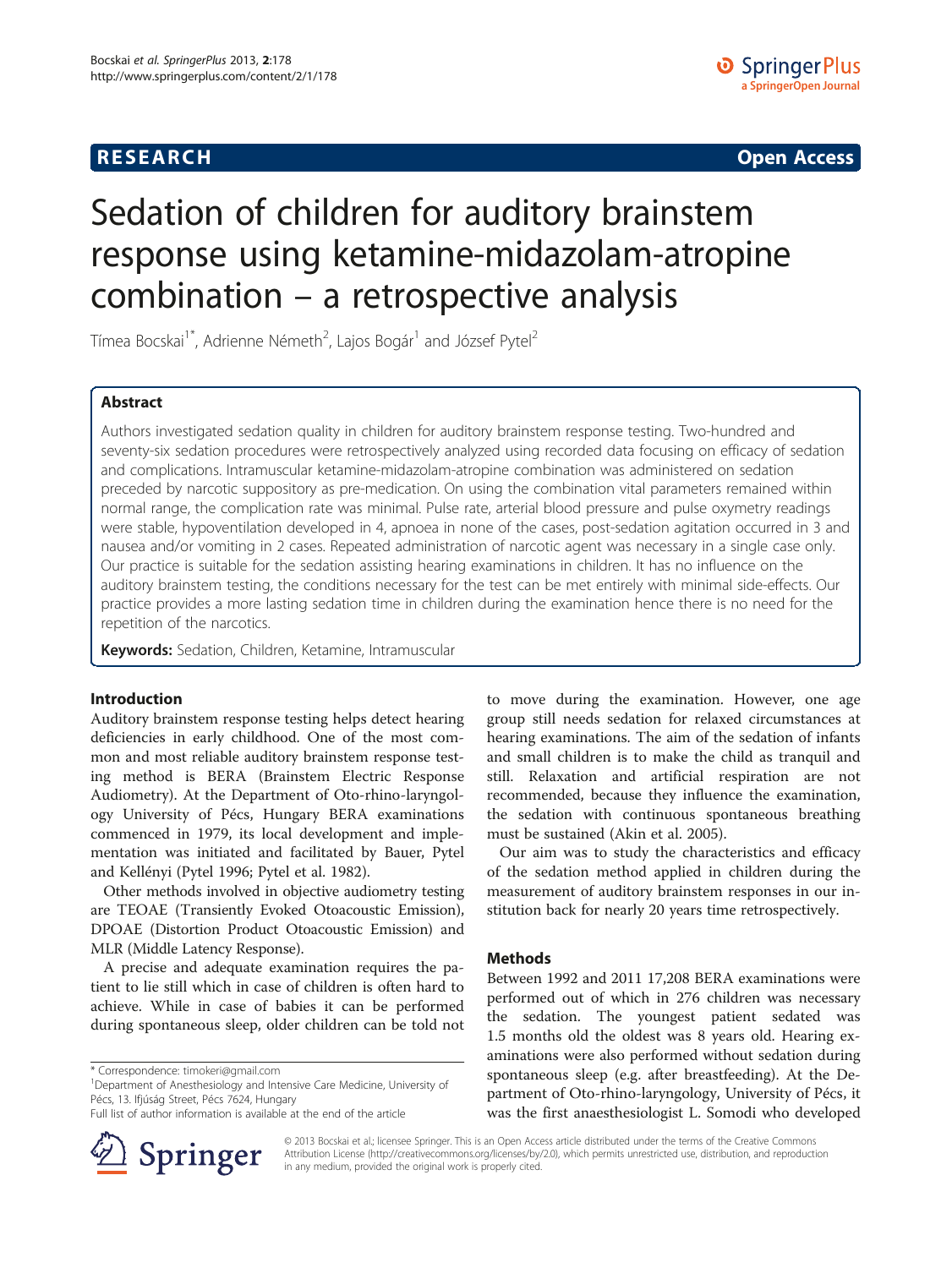the basic principles of the sedation of children. Based on the suggestions of the first author (T. Bocskai) certain changes were made in our protocol.

To induce sedation authors used a combination of ketamine-midazolam-atropine in the form of intramuscular narcosis (Pruitt et al. [1995](#page-4-0); Auletta et al. [1999](#page-4-0); Pruitt et al. [2006](#page-4-0); Roback et al. [2006\)](#page-4-0). Ketamine (Wathen et al. [2000\)](#page-4-0), due to it narcotic effect, is wellapplicable for inducing short-term narcosis and sedation with sustained spontaneous breathing. In order to decrease side-effects of ketamine the combination contains midazolam and atropine as well.

Midazolam (Sener et al. [2011\)](#page-4-0) reduces its hallucinogenic effect and potential agitation, atropine (Heinz et al. [2006](#page-4-0)) serves to alleviate parasympathycotony. The sustention of spontaneous breathing and the avoidance of mechanical ventilation is vital during examinations. The reason for this is that as an effect of gases used during intra-tracheal narcosis pressure changes occur that alter measurement results (Guven et al. [2006](#page-4-0)). When using ketamine, striated muscle tone is kept thereby non-instrumental securing of airways is possible. Swallowing is normal. Laryngeal and pharyngeal reflexes are undisturbed.

Sedation of children is performed by the intramuscular administration of a combination of anaesthetic agents calculated according to body weight. The combination contains: ketamine (5 mg/kg) (Green et al. [1999](#page-4-0)), midazolam  $(0.1 \text{ mg}/ \text{ kg})$  and atropine  $(0.01 \text{ mg}/ \text{ kg})$  (Green et al. [2010](#page-4-0); Brown et al. [2008\)](#page-4-0). Anaesthetic agent is administered by the anaesthesiologist into the thigh muscle of the child. The child falls asleep within 1–1.5 minutes, spontaneous breathing is maintained. Mayo tube is not routinely used due to a potential to increase the laryngo-pharyngeal reflexes. The patient is made to lie down on the examination table in the supine position, instruments of patient monitoring and electrodes needed for the hearing examination are attached. Venous access is achieved by a 22G canul. Vital parameters  $(SatO<sub>2</sub>, pulse rate, blood pressure, ECG, breathing parameter)$ ters) are continuously monitored and registered (Akin et al. [2005\)](#page-4-0). After the examination until the child is fully awake he/she is taken to the postoperative care unit for continuous observation. Waking time is usually 45–60 minutes and parents are allowed to be present on waking. Children are allowed to drink short time after they are completely awake and leave the department after 2–3 hours.

Clinical admission of children occurs one day before the examination assigned. On that day oto-rhinolaryngological examinations, preoperative anesthetic assessment is performed, the patient and/or parent(s) are informed about the procedure and asked to sign the informed consent. Patients may also suffer from other chronic conditions (epilepsy, cardio-vascular or pulmonary diseases, disturbances of thyroid function, increased intracranial pressure). Having information about and controlling these preoperatively is therefore crucial. The psychological and psychiatric state of such children can often differ from normal, for this reason it is even more essential that hearing examination cause the least trauma possible. One day before the objective audiometrical testing we try to perform the measurement without anaesthesia. If it is unsuccessful the next day we can perform the examination with anaesthesia.

After anaesthesiology ward-round children with empty stomach receive pre-medication, a narcotic suppository, according to their body weight (narcotic suppositories are prepared by the University Pharmacy, there are 5 types according to drug-content, Table 1). After about half an hour children are taken to the audiology laboratory accompanied by parents.

The audiology examination room is not the usual anaesthesiological facility, children are not sedated in the operation theatre. For patient safety equipments and conditions of narcosis are all available in the examination room (patient monitoring devices, oxygen and suction pump lines and instruments for securing airways, emergency care medications and a respirator). Personnel requirements: an anaesthesiologist and nurse specialised in anaesthesiology, well aware of the physiology and pathology of babies and infants, experienced in performing the given methods and who and, if complications arise, are able to recognise and manage them (Mikos & Velkey [2004](#page-4-0)).

In the first few years children did not receive premedication. They gave signs of waking, started moving therefore the administration of narcotic agent had to be repeated (the dose is half of the initial one). The narcotic suppository contains midazolam and atropine (narcotic suppository I-IV) calculated according to bodyweight. Since the introduction of a routine-like premedication before sedation the repeated administration of narcotic agent has not been needed. It also had a positive effect on postoperative time, children woke up faster (Beebe et al, [1992\)](#page-4-0).

Apart from summarizing clinical experiences, we also performed Mann–Whitney U-test statistical analysis of ketamine administration with respect to examination time, the children's age and the use of premedication suppository. We distinguished three groups on the basis of premedication: Group 1 did not receive premedication

|  |  |  |  | Table 1 Composition of premedication suppository |  |
|--|--|--|--|--------------------------------------------------|--|
|--|--|--|--|--------------------------------------------------|--|

| <b>Types</b>    | Children'<br>bodyweight (kg) | Midazolam<br>(mq) | <b>Atropine</b><br>(mq) |
|-----------------|------------------------------|-------------------|-------------------------|
| Suppository I   | $3 - 5$                      |                   | 0.1                     |
| Suppository II  | $5-10$                       | $\mathcal{P}$     | 0.2                     |
| Suppository III | $10 - 15$                    | 3                 | 0.3                     |
| Suppository IV  | $15-20$                      | 4                 | 0.4                     |
| Suppository V   | 20-30                        | 5                 | 0.5                     |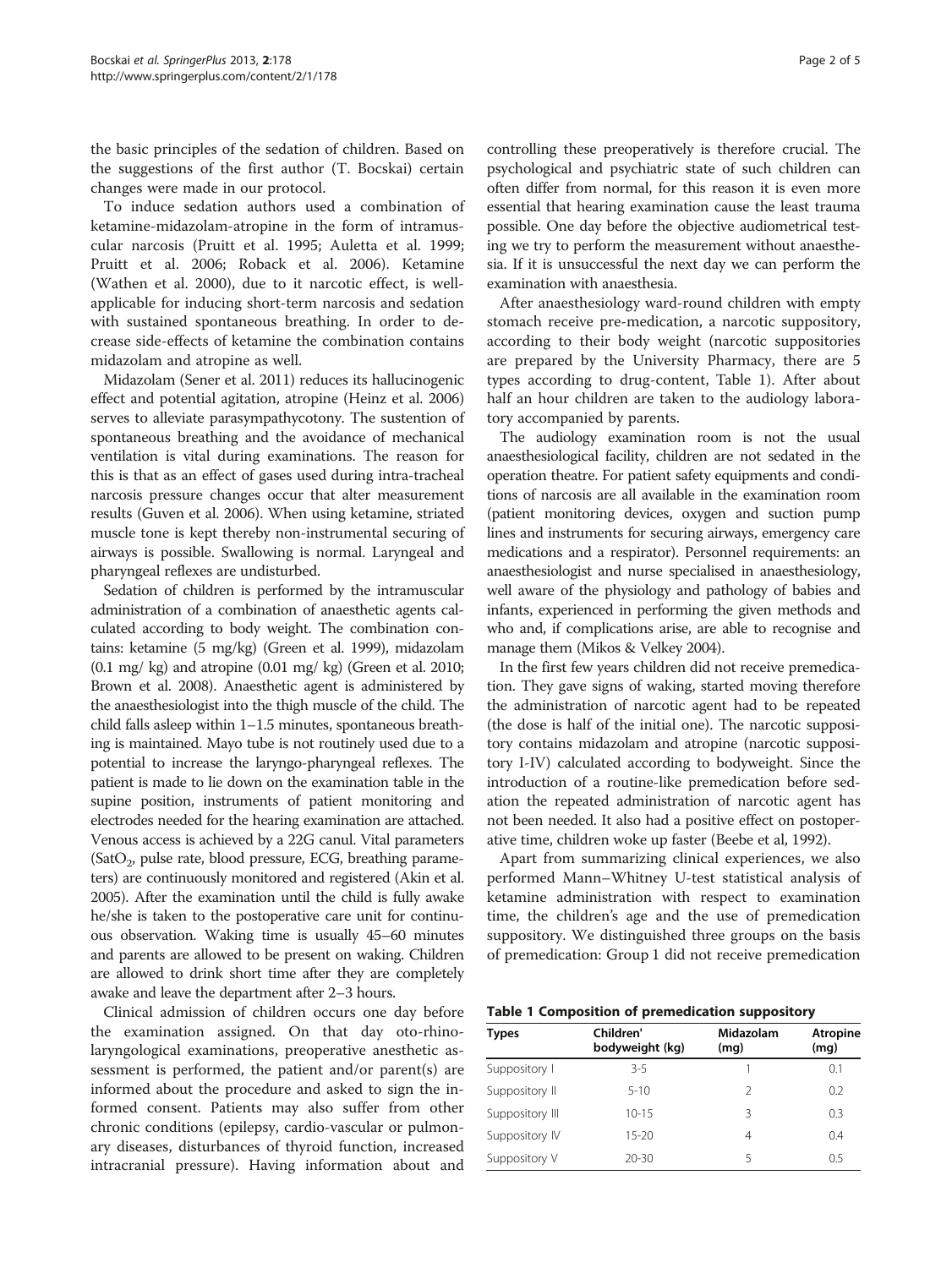(2000–2002), Group 2 did but not in every case (2003– 2004), and children in Group 3 were all premedicated.

## Results

At the Department of Oto-rhino-laryngology, University of Pécs we have been performing BERA examinations under anaesthesia for 30 years. The present study involved 276 patients.

Apart from BERA, microscopic ear examination, TEOAE, DPOAE and if indicated MLR measurements were also performed. Consequently, sedation time including the placement of electrodes was 45–60 minutes on average. All sedations had to be planned within this interval. Out of sedated children 254 belonged to the ASA I Group (91.5%) and 22 into the ASA II Group (8.5%). Average age was 45 months (the youngest was 1.5 months the oldest 6 years old) bodyweight on average was 12 kg (5–22 kg). Distribution of sex was unequal, out of the 276 children 182 were boys and 94 girls (Table 2).

During the study period ketamine was excluded from the combination on four occasions (1.48%) due to contraindication. In these cases a repeated dose of midazolam was required. Circulatory parameters observed were stable in all cases, mean systolic pressure was 87 mmHg (min. 80, max. 110) and mean pulse rate was 132/ min (min. 100, max. 156), arrhythmias or significant changes in blood pressure were not observed. Oxygen saturation did not vary considerably, it was 99% on average (96–100%). In four cases (1.5%) hypopnoea

|  |  | Table 2 Demographic data |  |
|--|--|--------------------------|--|
|--|--|--------------------------|--|

|                                             | Mean (min.-max.)        |
|---------------------------------------------|-------------------------|
| Age (months)                                | 45 (1.5-96)             |
| Bodyweight (kg)                             | $12(5-22)$              |
| Pulse rate $(min^{-1})$                     | 132 (100-156)           |
| Systolic blood pressure (mmHg)              | 87 (80-110)             |
| SatO2 (%)                                   | 99 (96-100)             |
| Sedation time (min)                         | 31 (18-45)              |
| Recovery time (min)                         | 45 (10-120)             |
|                                             | Number                  |
| Auditory examination / sedation of children | 1730 / 276              |
| Boys / girls                                | 182 / 94                |
| ASA groups (I / II)                         | 254 / 22 (91.5% / 8.5%) |
| Apnoe                                       | 276 / 0 (0%)            |
| Hypopnoe                                    | 276 / 4 (1.5%)          |
| Coughing                                    | 276 / 1 (0.4%)          |
| <b>PONV</b>                                 | 276 / 2 (0.7%)          |
| Agitation                                   | 276 / 3 (1.1%)          |
| Antidote administration                     | 276 / 1 (0.4%)          |

SatO<sub>2</sub> = oxygen saturation of peripherial hemoglobin, PONV = postoperative nausea and vomiting.

occurred (with minimal desaturation, minimum was 96%) in Groups 1 and 2 three cases, in Group 3 one case, apnoea was not observed. These we could immediately manage with the insertion of the Mayo tube, if necessary with assisted breathing via mask and oxygen supplementation for a few minutes. In all cases the breathing of the children settled rapidly, the examination and sedation proceeded in due course. We observed coughing in one case (0.37%) in the second group. One small child was given antidote (flumazenil) after sedation since he was still not awake 2 hours after. This case was one of those where we did not give ketamine only midazolam. Nausea and vomiting occurred in 2 cases (0.74%) after the examination. Waking was smooth, agitation occurred in 3 cases (1.11%). Table 2 contains vital parameters and complications too. Children drank after 45–60 minutes and left the department within a few hours. Complications within 24 hours following discharge were unknown.

The average examination time showed a slight increase (Group 1:  $48 \pm 13$  (SD) min, Group 2:  $47 \pm 14$  min, Group 3:  $51 \pm 12$  min,  $p < 0.05$ ). This however, is a positive result since examinations have been extended throughout the years which have lead to a longer examination time. Although, average ketamine use was higher in Group 3 (45.2  $\pm$ 15.6 mg) than in the other 2 groups (Group 1: 36.9  $\pm$ 13.1 mg, Group 2:  $38.5 \pm 15.4$  mg, p < 0.01). The mean age of Group 3 was higher  $(40.8 \pm 20 \text{ months})$  than in Group 1 and  $2$  (31.2  $\pm$  14.8, 31.9  $\pm$  15.9 months) (Table 3).

As a control we calculated the average duration of one potential measurement in the children without anaesthesia (174 children). The duration depends on the noisy circumstances. In the group of children without anaesthesia the average duration of one potential measurement was 2,61 ± 1,14 min. In the group of children with anaesthesia this value was  $2.5 \pm 0.99$  min. The difference is not significant.

## **Discussion**

In the practice of other institutes, for the sedation of infants and small children propofol (Purdie & Cullen [1993](#page-4-0); Godambe et al. [2003;](#page-4-0) Miner et al. [2010\)](#page-4-0) a combination of propofol-ketamine (Sharieff et al. [2007](#page-4-0)) are administered intravenously or chloralhydrate (Buck [2005](#page-4-0); Rumm et al. [1990](#page-4-0)) per os. As compared to ketamine the use of propofol may lead to a higher incidence of hypopnoea-apnoea and low blood-pressure, however, nausea-vomiting upon waking is rare.

|  |  | Table 3 Mean age, sedation time and ketamin dose $\pm$ SD |  |
|--|--|-----------------------------------------------------------|--|
|--|--|-----------------------------------------------------------|--|

|                      | Group 1       | Group 2       | Group 3          |
|----------------------|---------------|---------------|------------------|
| Age (months)         | $31.2 + 14.8$ | $31.9 + 15.9$ | $40.8 + 20$      |
| Sedation time (min)* | $48 + 13.2$   | $47 + 14.2$   | $51 + 11.7*$     |
| Ketamin (mg)**       | $36.9 + 13.1$ | $38.5 + 15.4$ | $45.2 + 15.6***$ |

 $* = p < 0.05$ ,  $* = p < 0.01$  compared to Group 1.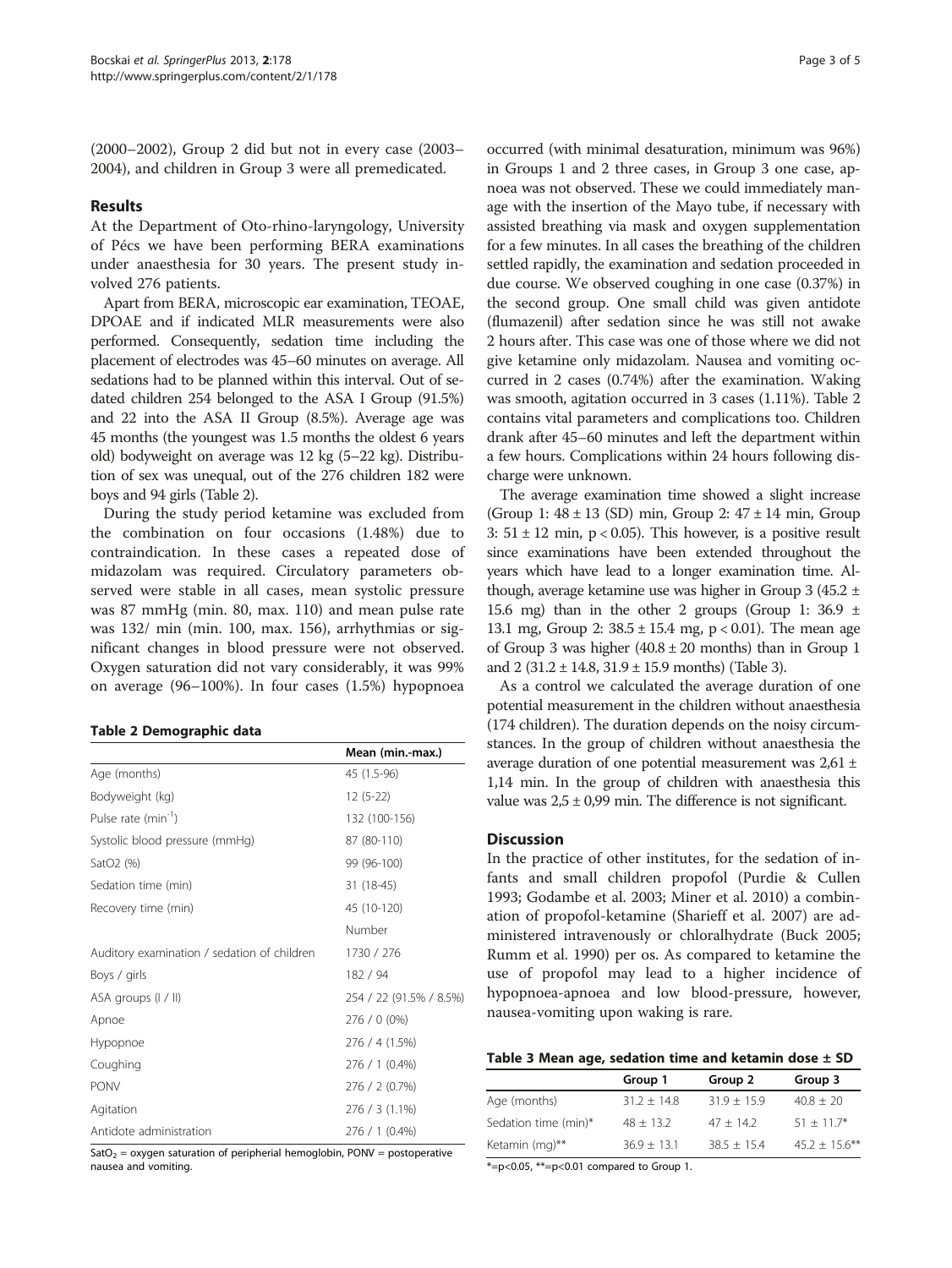Pain can be common on administration. As side-effects of chloralhydrate cardio-respiratory depression, arrhythmias, vomiting and hyperbilirubinaemy may occur. Its half-time is long (9–40 hours) therefore with repeated use there is an increased risk of accumulation and toxicity.

In our department the examination is in the frame of "one day surgery" protocol, the duration is within 24 hours, therefore, extended waking times (Akin et al. [2005](#page-4-0); Roback et al. [2006](#page-4-0); Godambe et al. [2003](#page-4-0); Krauss & Green [2000\)](#page-4-0) and the postoperative observation of the patients at postoperative care units does not cause staffing or organisation problems. Examinations are scheduled on less busy surgical days so that children can wake up under peaceful circumstances at postoperative care units.

Ketamine used in combination proved an adequate basis in the sedation of children (Buck [2005](#page-4-0); Rumm et al. [1990](#page-4-0); Krauss & Green [2000](#page-4-0)). Research suggests that intramuscular ketamine administration has more advantages than intravenous (Pruitt et al. [2006](#page-4-0); Roback et al. [2006](#page-4-0)). Supplementing ketamine with midazolam and atropine with the aim to reduce side-effects proved to be effective. It does not cause anti-cholinergic side effect and agitation is rare (3 cases, 1.1%). Circulatory parameters were stable in all cases, blood pressure and pulse rate remained within the normal range for the children's age. Research data of (Krauss & Green [2000\)](#page-4-0), (Sury et al. [2010\)](#page-4-0) and (Ng & Ang [2002\)](#page-4-0) support the efficacy of ketamine and the favourable conditions of sedation it provides. Spontaneous breathing was sustained in all cases, breathing depression occurred in 4 cases (1.5%), apnoea did not occur in our group. Mean oxygen saturation was 99%, the minimum 96%. Nausea and vomiting after examination occurred with 2 children (0.7%). (Akin et al. [2005\)](#page-4-0) had similar findings on sedations for BERA examinations. They used and compared sedations with propofol and propofol-ketamine. In their summary they mentioned similar results the incidence of respiratory complications (oxygen desaturation, apnoea did not occur), PONV (nausea-vomiting appeared in 2 cases) and agitation (due to benzodiazepine supplementation did not occur) were low. (Godambe et al. [2003\)](#page-4-0) compared sedations with propofol/fentanyl and ketamine/midazolam and similarly described ketamine as having a smaller depressive effect on breathing. (Green et al. [1998\)](#page-4-0) detected respiratory complications in 1.4% and agitation in 1.6% of cases when administering intramuscular ketamine. (Miner et al. [2010\)](#page-4-0) in a randomised trial where they used ketamine in adults described subclinical breathing depression which they defined on the basis of changes in  $ETCO<sub>2</sub>$  and oxygen saturation. When using ketamine its frequency was 60% (30/47), when using propofol it was 40% (20/50).

We can draw the following conclusions from the analyzed statistical data. Average examination time increased due to the fact that further examinations had to be included in the procedure of the hearing examination. Still,

the narcotic dose did not have to be repeated in Group 3, which is an important benefit. The frequency of occurring side-effects is smaller in Group 3. Even when a single dose of narcotic is administered, individual differences in the side-effects can occur. We have not found signification in the correlation of the administered narcotic dose, examination time and age (results is not indicated). The weight of children can vary greatly at this age group, so the narcotic administered to the child is not in correlation with age. We need to emphasize the fact that in Group 3 narcotic dose did not have to be repeated and certain side-effects were scarce. Our investigation shows that intramuscular narcotisation can be applied in the anaesthetic practice based on proper indication. The narcosis used in auditory brainstem response testing requires a sedation practice with the fewest possible side-effects. Narcosis achieved by intramuscular injection entails a trauma not greater than a venous access; on the contrary it can be done faster and more easily. During the lengthy time investigated no side-effects has occurred owing to the intramuscular access since the introduction of own practice many years ago. Children assigned for hearing examinations may suffer from various psychological conditions of hearing impairment, which makes communication more difficult. For this reason, a fast and reliable sedation practice is crucial. This way the circumstances for sedation are reassuring for parents, patients and doctors, as well.

In conclusion, we can say that adequate conditions can be provided by the intramuscular ketamine-midazolam-atropine combination used in our study for hearing examinations of infants and small children by observing minimum requirements of anaesthesia. The observation of children was continuous with the monitoring of vital parameters during the examination and the time spent in postoperative care as well. Sedation is well introducible into the examination procedure. Curves registered under the motion-free, relaxed circumstances proved more artefact-free than awake ones. Based on recent experiences the protocol we use is fully reliable and well-controllable. The combination of medication we used provided stable vital parameters throughout, complications were minimal. The routine application of the premedication suppository decreased ketamine requirement of sedation.

Intramuscular injection of children is a painful and very distressing procedure. It is blunted by the premedication but in the future a topical analgetic will be required to exclude this disadvantageous component of our methods.

#### Competing interests

The authors declare that they have no competing interests.

#### Authors' contributions

The authors indicated in parentheses made substantial contributions of each author to the following tasks of research: initial conception (TB, JP); design (TB, AN, LB, JP), Collection of data (TB, AN); Analysis and interpretation of